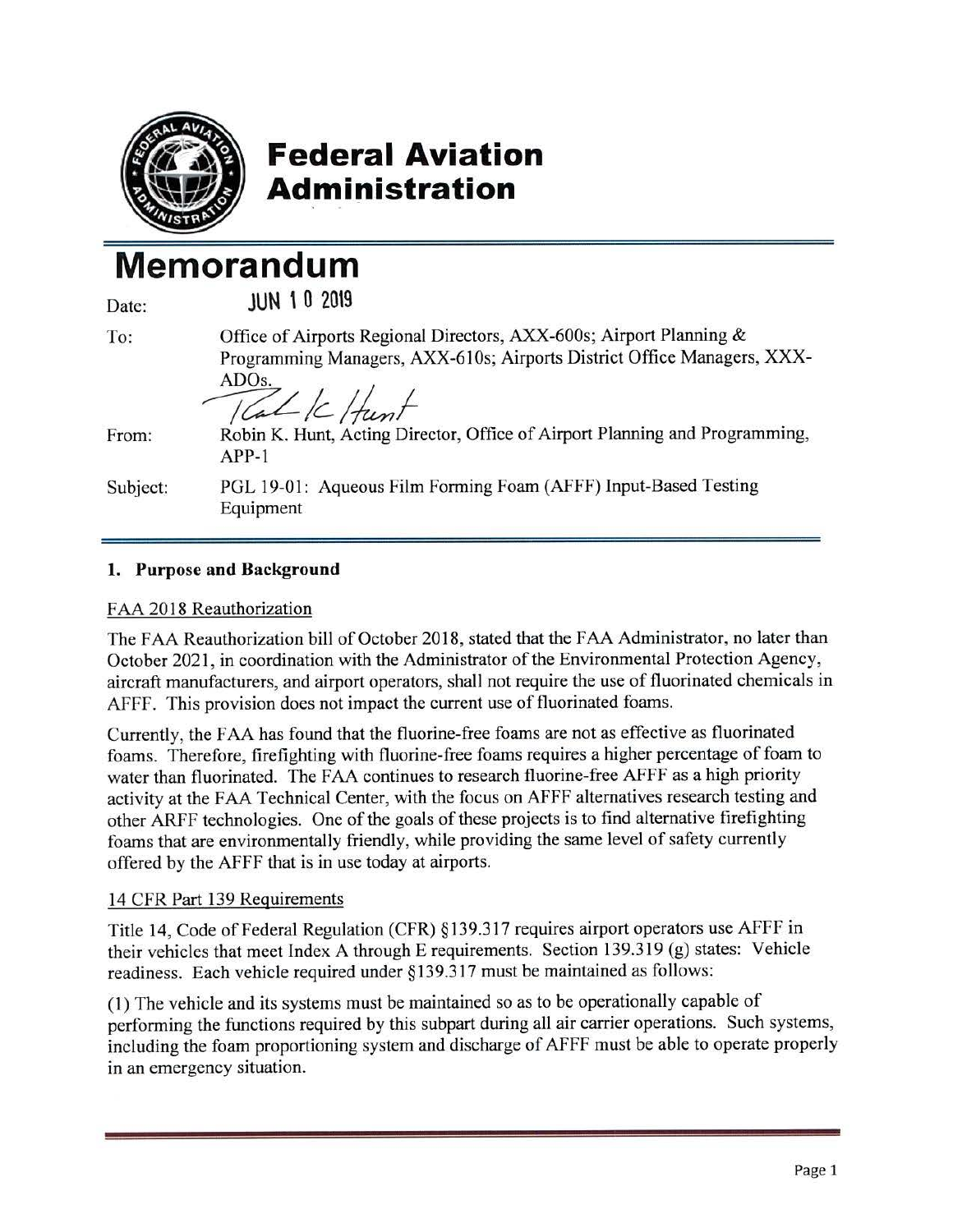#### AFFF Testing Equipment

The FAA issued National CertAlert l 9-01, addressing AFFF testing at Part 139 certificated airports. To help ensure their operability, the FAA recommends vehicle system testing intervals occur 6 months prior to the airport's periodic airport certification safety inspection. National Fire Protection Association (NFPA) 412, Standard for Evaluating Aircraft Rescue and Firefighting Foam Equipment, identifies two possible methods for testing the foam proportioning systems on ARFF vehicles. The output-based option requires the discharge of AFFF externally, and an input-based testing system, which does not require AFFF to be discharged externally from the vehicle. Due to increasing environmental concerns, the FAA has conducted research to allow airports to use the input-based testing procedures as identified in NFPA 412 paragraph 6.2.4 to maintain compliance.

## Testing of Fluorinated Foams

Several airport operators have indicated a desire to begin using input-based testing on their ARFF equipment prior to October 2021 , rather than output-based testing, in which AFFF must be discharged (whether onto the ground or into a collection and containment vessel).

This PGL addresses the eligibility of equipment, including airport rescue and firefighting truck modifications, to install in-line proportioner testing systems (input-based testing) for Aqueous Film Forming Foam (AFFF). This PGL is approved for immediate use for 14 CFR Part 139 certificated Airports that are required to test AFFF to ensure continued compliance with regulatory requirements.

## **2. AIP Eligibility**

Under 49 U.S.C. 47102(3), "Airport development" is a defined term that includes 18 broad categories. Among those broad categories included is:

*acquiring for, or installing at, a public-use airport* ...

*(iv) firefighting and rescue equipment at an airport that serves scheduled passenger operations of air carrier aircraft designed for more than 9 passenger seats* .....

AFFF input-based testing equipment specifically applies to airport rescue and firefighting. The FAA has determined that AFFF testing equipment is considered part of "firefighting and rescue equipment" as defined under the statute.

## **3. AIP Justification**

This PGL does not require airports to modify existing ARFF vehicles to allow input based testing. Output-based discharge testing remains an allowable method of testing foam proportioning. However, if an airport sponsor decides to modify an existing ARFF vehicle to allow input based testing, AIP costs will be limited to reimbursement of in-line proportioner testing equipment and associated direct installation costs needed as part of required ARFF truck modifications.

AIP funding is justified for:

- a. Only ARFF vehicles required by 14 CFR Part 139 to have AFFF onboard to meet required Index (or class). Including those made eligible under PGL 17-01.
- b. Eligible costs of equipment and installation only.
- c. For a sponsor acquiring a new ARFF vehicle, the sponsor may include the piping required to allow input-based testing. However, because there are three different known